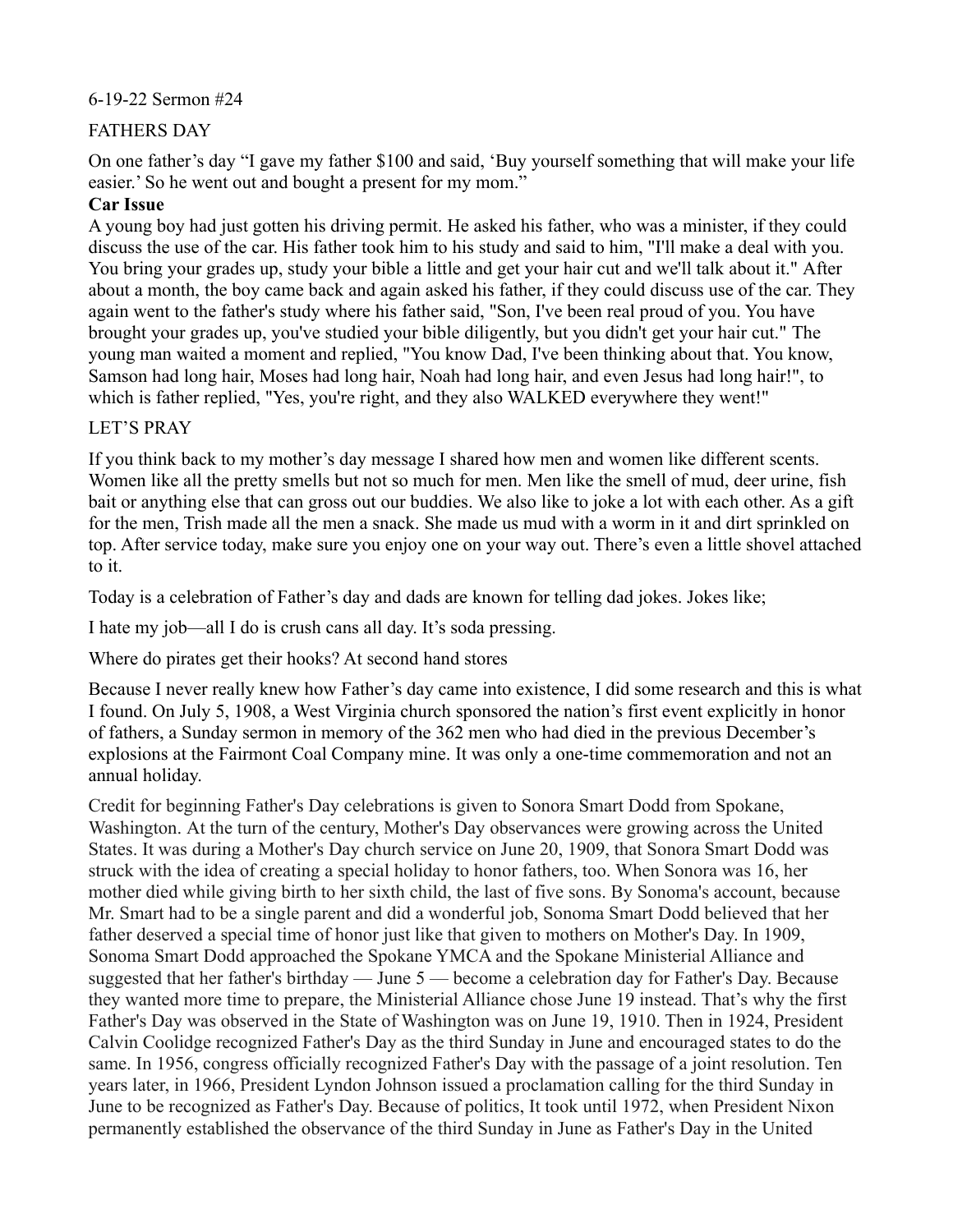States. Sonora Smart Dodd lived to see her idea come to fruition. She died in 1978 at the ripe old age of 96. I also found this interesting, when world war 2 began, advertisers began to argue that celebrating Father's Day was a way to honor American troops and support the war effort and by the end of the war, Father's Day may not have been a federal holiday, but it was a national institution.

Then I went back to the book of Genesis. **In Genesis 1, God/Christ did this. 26** Then God said, "Let us make mankind in our image, in our likeness, so that they may rule over the fish in the sea and the birds in the sky, over the livestock and all the wild animals, [\[a\]](https://www.biblegateway.com/passage/?search=Genesis+1&version=NIV#fen-NIV-26a) and over all the creatures that move along the ground." In Genesis 2 God placed man in the garden to work it and that's when Eve was made from his rib. In Genesis 3, because Adam and Eve sinned, God said this; **16** To the woman he said, "I will make your pains in childbearing very severe; with painful labor you will give birth to children. Your desire will be for your husband, and he will rule over you." **17** To Adam he said, "Because you listened to your wife and ate fruit from the tree about which I commanded you, 'You must not eat from it,' "Cursed is the ground because of you; through painful toil you will eat food from it all the days of your life. **18** It will produce thorns and thistles for you, and you will eat the plants of the field. **19** By the sweat of your brow you will eat your food until you return to the ground, since from it you were taken; for dust you are and to dust you will return."

When I think of my dad, his work was grueling. I've also seen that for men, our work is what gives us our identity. When men talk to each other, usually one of the first things we ask is, what we do for a living.

This made me wonder if Father's day is only about how loving and giving of a dad we had? Throughout the bible, men have been describe as workers and as warriors. Men have always had to work hard to provide for their families and God required much from them. Men learned how to hunt, fish, farm and when duty was called, they would go off to war and defend their families and their countries. Even if it meant death. When I think about the story of Sampson and Delilah.

The biblical account states that Samson was a [Nazirite,](https://en.wikipedia.org/wiki/Nazirite) and that he was given immense strength to aid him against his enemies and allow him to perform [superhuman](https://en.wikipedia.org/wiki/Superhuman) feats, including slaying a lion with his bare hands and massacring an entire army of [Philistines](https://en.wikipedia.org/wiki/Philistines) using only the jawbone of a [donkey.](https://en.wikipedia.org/wiki/Donkey) His power and his strength was incredible.

We all know that David was a man after God's own heart and he defeated Goliath. David established Armies. When I read Psalm 91, I feel David's heart; **1** Whoever dwells in the shelter of the Most High will rest in the shadow of the Almighty. **2** I will say of the Lord, "He is my refuge and my fortress, my God, in whom I trust." **3** Surely he will save you from the fowler's snare and from the deadly pestilence. **4** He will cover you with his feathers, and under his wings you will find refuge; his faithfulness will be your shield and rampart. **5** You will not fear the terror of night, nor the arrow that flies by day, **6** nor the pestilence that stalks in the darkness, nor the plague that destroys at midday. **7** A thousand may fall at your side, ten thousand at your right hand, but it will not come near you. **8** You will only observe with your eyes and see the punishment of the wicked. **9** If you say, "The Lord is my refuge," and you make the Most High your dwelling, **10** no harm will overtake you, no disaster will come near your tent. **11** For he will command his angels concerning you to guard you in all your ways; **12** they will lift you up in their hands, so that you will not strike your foot against a stone. **13** You will tread on the lion and the cobra; you will trample the great lion and the serpent. **14** "Because he loves me," says the Lord, "I will rescue him; I will protect him, for he acknowledges my name. **15** He will call on me, and I will answer him; I will be with him in trouble, I will deliver him and honor him. **16** With long life I will satisfy him and show him my salvation." Only a man of God could know this. God is our true Father and God is the one true perfect DADDY.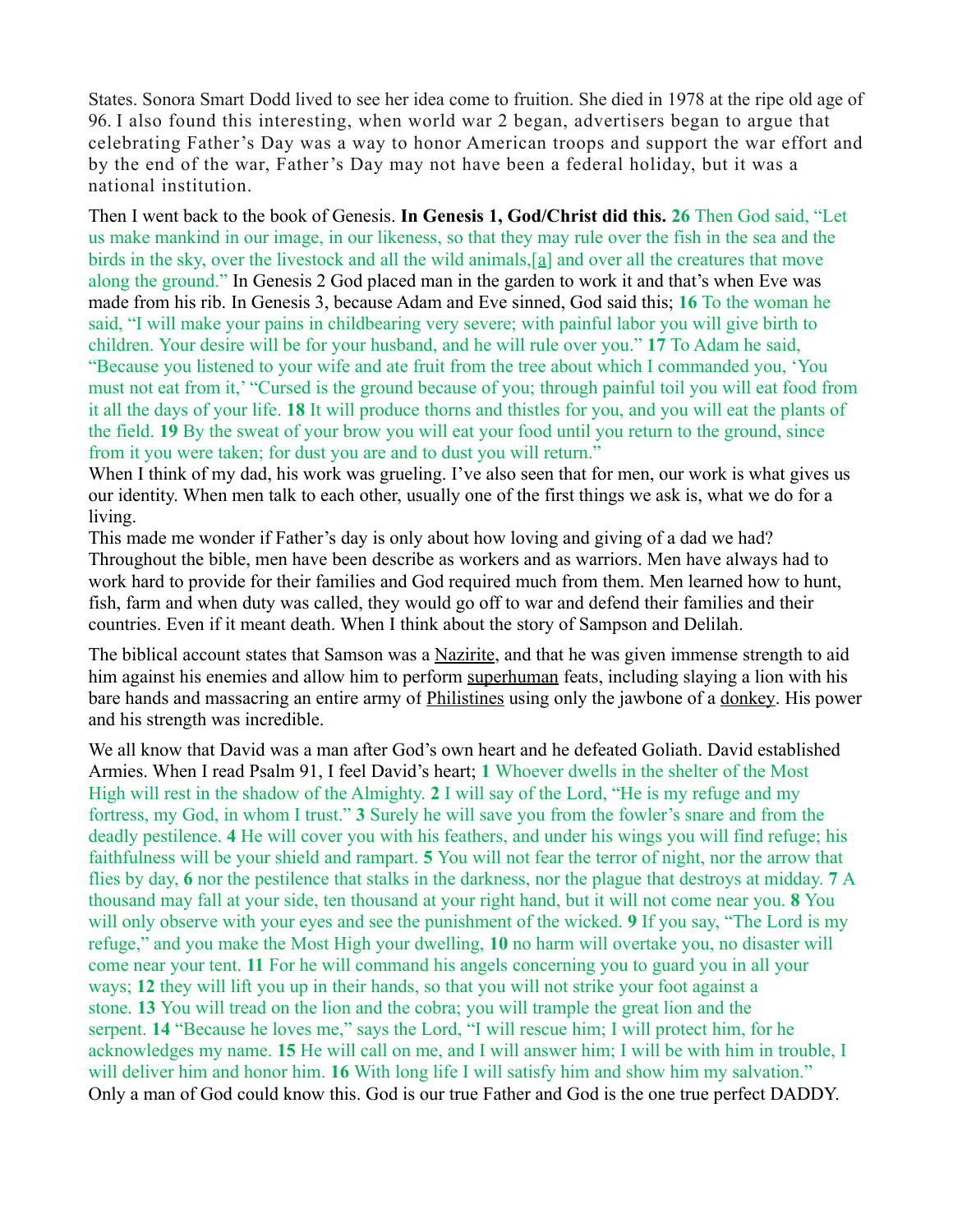In Psalm 144 Of David. **1** Praise be to the Lord my Rock, who trains my hands for war, my fingers for battle. **2** He is my loving God and my fortress, my stronghold and my deliverer, my shield, in whom I take refuge, who subdues peoples under me.

Dads have to learn to be fearless and they must be ready to protect their family. Over time, men have had to become more involved in the lives of children and have become more attentive to our families but, men will always have to feel the toil of our labor. Thankfully our society has made provisions for dads to be more present in the family.

Staying with God's plan, labor and toil requires men to become strong and thick skinned. A dad's love is a different kind of love. A dads love is more masculine and they teach us how to become a little tough. I remember my dad showing me how to shoot a rifle or how to defend myself against someone who threatens me with physical violence. I think about how my dad showed me to use tools and how he wanted to teach me how to fix things. Writing this sermon also made me think about when Trish and I where dating. She described her perfect man as a man who wouldn't be lazy. She needed to know that I was going to be a good provider. She also needed to know that I would always defend her and defend our family. We met while I was in the Navy and being a soldier probably gave her confidence that I was going to be able to defend her and that I was not lazy. After my discharge, we both found Christ and thankfully my children were raised in a Christian home. Just recently, we've been able to give honor to two dads who've gone home to be with God. Both of these men accepted Christ in their lives and it was great to hear their families share great memories. Hearing the families share their memories about the good times they had with their dad is awesome. Both of these men wanted their families to know that Christ was who they professed. Through Christ is why they are now present with the only perfect FATHER. The greatest gift any dad can give to his family is Christ. Father's day must include thanks to God. He is the only perfect Dad. Hopefully, we can see God as the ultimate Father and allow our Earthly dad's to be human and flawed.

**In Genesis 1,God did this. 26** Then God said, "Let us make mankind in our image, in our likeness, so that they may rule over the fish in the sea and the birds in the sky, over the livestock and all the wild animals,[\[a\]](https://www.biblegateway.com/passage/?search=Genesis+1&version=NIV#fen-NIV-26a) and over all the creatures that move along the ground."

Our Earthly dads have hurts and have tremendous responsibility. From one generation to the next, 99% of dads want better for their families. God is a God of provision and a God of forgiveness and mercy. It's hard on all of us when our dad fails us. Today is a day for us to give grace to our dad's. This week, on You tube, I watched Michael Jr deliver a message about Father's day that really made me think. It challenged me to look back and see what my dad's childhood was like. When I think about what my dad's life was like, I can see why he was the way he was. It showed me how important it was for him to give his children a better life.

My dad's died when he was only 8 years old and my grandmother never remarried or even dated. He never had any grandparents. He was bullied by other kids in school and pretty much became a loner. He dropped out of high school. When he turned 18, the Korean war was active and instead of being drafted into the Army, he chose to enlist in the Marine Corp.. After the military, he got a job in the steel mills and worked shift work for the rest of his life. I didn't get to see him much but, I can look back and see how valuable he was in my life. I really think he was why I found Christ. My dad is why I love God the way I do. Because I experienced a dad who couldn't be real active in my life, I made the choice to be involved in my children's lives. I rarely missed any opportunity to be supportive of whatever they did. I participated in our churches youth group activities. I do have a lot of good memories of my dad but, my best memory of my dad came when he was 80 years old. While in the middle of the desert of Arizona, my dad shared with me that he still couldn't understand why God took his dad from him when he was only 8 years old.

Because my dad got to watch my Faith grow, I was able to help him and I got to witness him re-claim his Faith. What a blessing from God. This is why we need to tell others that Christ is available to them. It's only through Christ that we can ever experience the perfect Father. If you're struggling with seeing